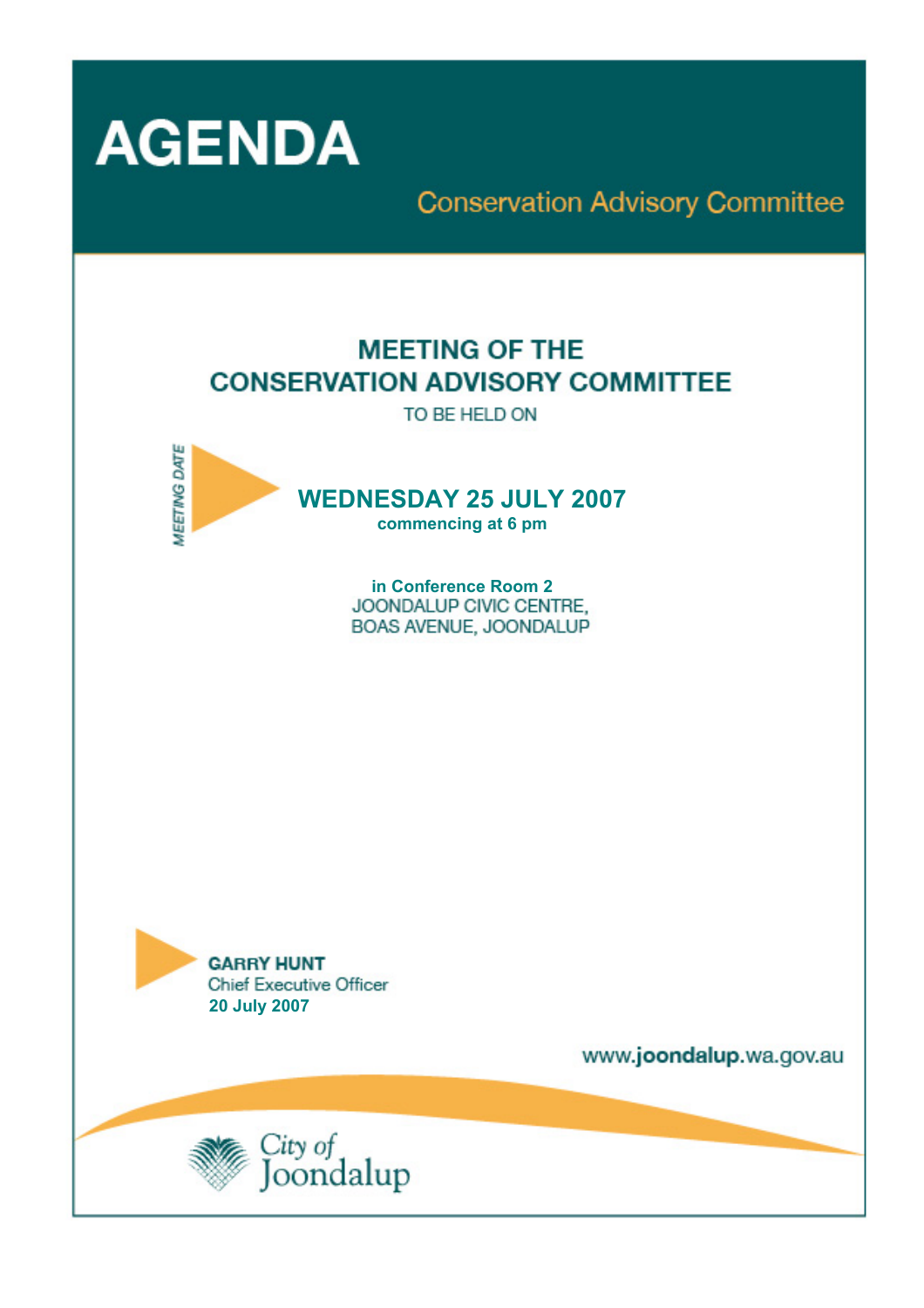# **CITY OF JOONDALUP**

Notice is hereby given that a meeting of the **CONSERVATION ADVISORY COMMITTEE** will be held in Conference Room 2, Joondalup Civic Centre, Boas Avenue, Joondalup on **Wednesday 25 July 2007** commencing at **6 pm**.

GARRY HUNT Chief Executive Officer  $\Box$  Joondalup Joondalup 20 July 2007 Western Australia

# **AGENDA**

### **Committee Members**

Cr Steve Magyar **Presiding Person** Cr Michele John Cr Sue Hart Cr Marie Macdonald Cr Brian Corr Mr Barry Fitzsimmons Friends of Periwinkle Mrs Wendy Herbert Ms Alice Stubber Vacant

Mrs Marilyn Zakrevsky Friends of Korella, Deputy Presiding Person<br>Mr Ralph Henderson Friends of Hepburn Heights Friends of Hepburn Heights Ms Phyllis Robertson **Joondalup Coast Care Forum** Dr Marjorie Apthorpe Friends of Iluka Foreshore Mr John Chester **Friends of Yellagonga Regional Park** 

## *Terms of Reference*

- ¾ To make recommendations to Council for the conservation of the City of Joondalup's natural biodiversity.
- $\triangleright$  To provide strategic input and when requested technical advice on issues relating to the conservation and management of the City's natural biodiversity.
- $\triangleright$  To promote partnerships between Council and the community to protect the City of Joondalup's natural biodiversity as contained within its various natural areas (bushland, wetlands and coastal environment).

# **DECLARATION OF OPENING**

# **APOLOGIES/LEAVE OF ABSENCE**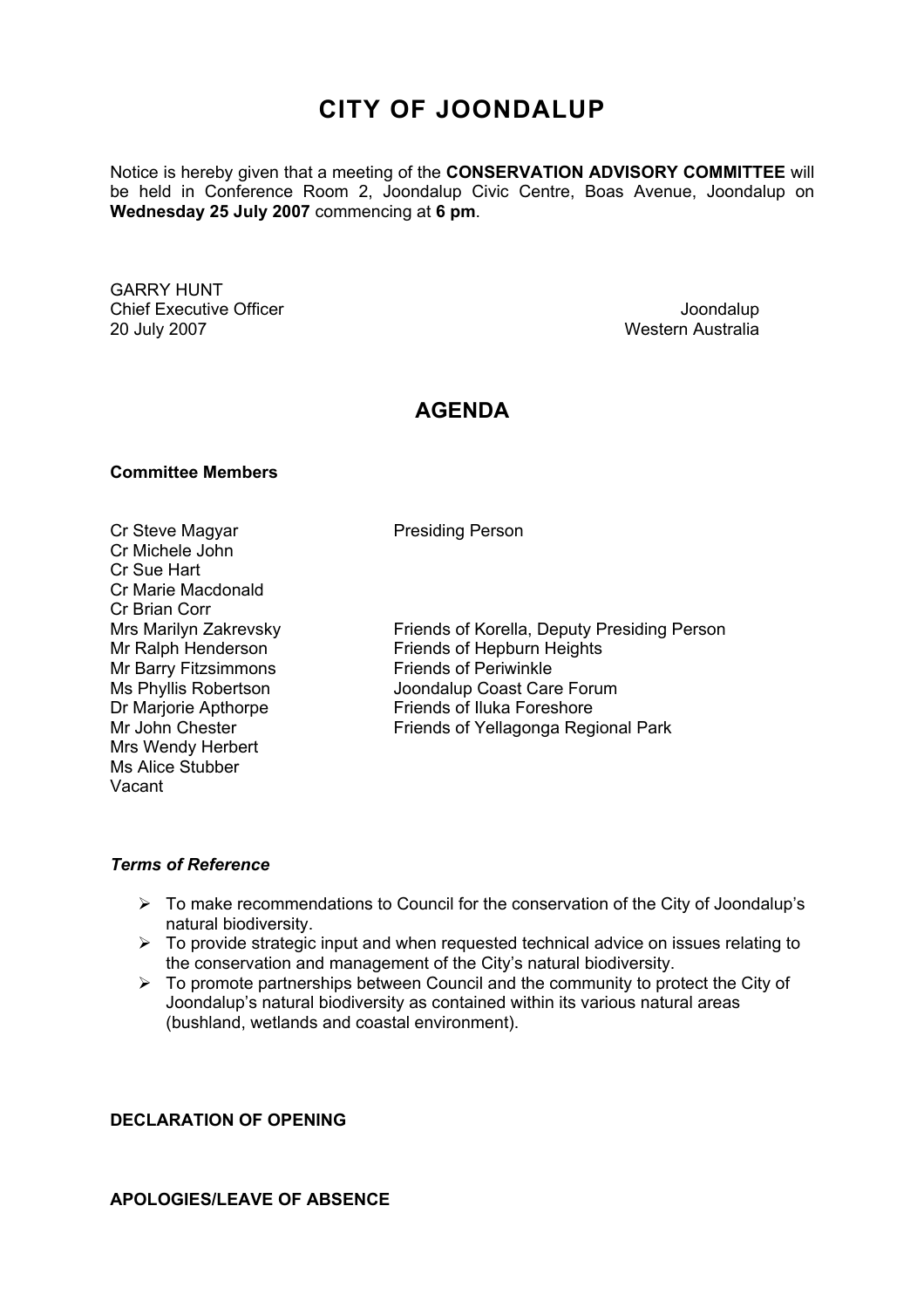# **CONFIRMATION OF MINUTES**

# MINUTES OF THE CONSERVATION ADVISORY COMMITTEE HELD 27 JUNE 2007

# **RECOMMENDATION**

**That the minutes of the meeting of the Conservation Advisory Committee held on 27 June 2007 be confirmed as a true and correct record.** 

**ANNOUNCEMENTS BY THE PRESIDING PERSON WITHOUT DISCUSSION** 

**DECLARATIONS OF INTEREST** 

**IDENTIFICATION OF MATTERS FOR WHICH THE MEETING MAY SIT BEHIND CLOSED DOORS** 

**PETITIONS AND DEPUTATIONS** 

### **REPORTS**

**Item 1 Conservation Advisory Committee – Strategic Planning Workshop – 25 July 2007 Page 3** 

**MOTIONS OF WHICH PREVIOUS NOTICE HAS BEEN GIVEN** 

**REQUESTS FOR REPORTS FOR FUTURE CONSIDERATION** 

**CLOSURE**